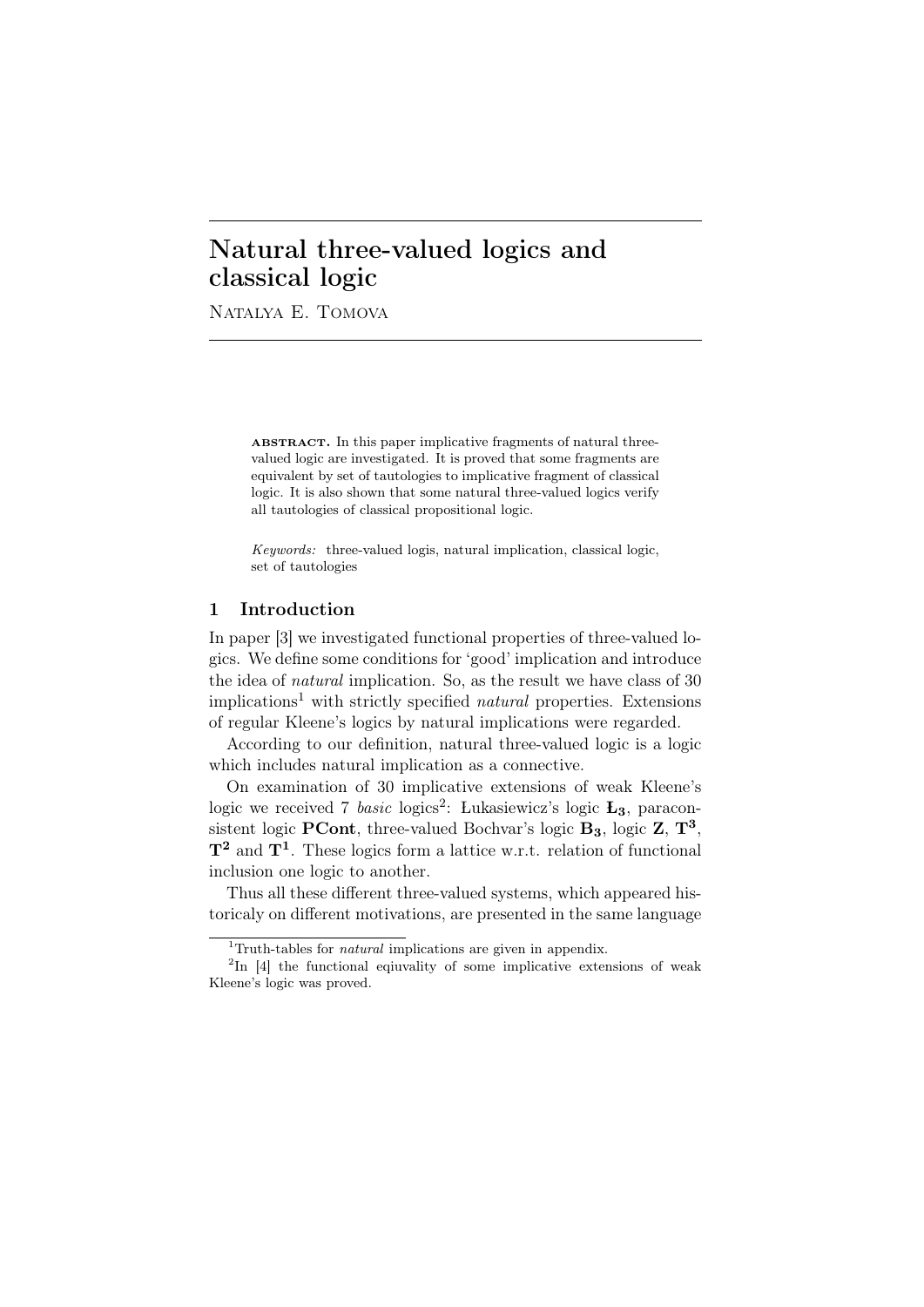with the following connectives: *∼*, *∪* and *→*, where *∼*, *∪* — connectives of weak Kleene's logic and  $\rightarrow -$  *natural* implication. It will allow us to compare these logics by set of tautologies. This is the next point of our research. And in this paper we focus on implicative fragments of natural three-valued logics.

# 2 Basic definitions

For the sake of clarity let us formulate some basic definitions.

DEFINITION 1. The language  $L_{\rightarrow}$  is a propositional language with the following alphabet:

- (1)  $p, q, r, \ldots$  propositional variables;
- $(2) \rightarrow -$  binary logical connective;
- $(3)$   $(,)$  technical symbols.

Definition 2. A definition of *L→*-formula is as usual:

- (1) if *A* is propositional variable, then *A* is  $L_{\rightarrow}$ -formula;
- (2) if *A* and *B* are  $L\rightarrow$ -formulas, then  $A \rightarrow B$  is  $L\rightarrow$ -formula;
- (3) nothing else is *L→*-formula.

DEFINITION 3. A logical matrix is a structure  $\mathfrak{M} = \langle V, F, D \rangle$ , where  $V$  is the set of truth-values,  $F$  is a set of functions on  $V$  called *basic functions*, and *D* is a set of designated values, *D* is a subset of *V* .

In this paper we will concider the logical matrices, where  $V =$  $\{1, \frac{1}{2}, 0\}$  (let denote this set as *V*<sub>3</sub>), *F* consists of one function<sup>3</sup> *natural* implication and  $D = \{1\}$  or  $D = \{1, \frac{1}{2}\}.$ 

Let's recall definition of *natural* implication:

DEFINITION 4. Implication is called *natural* if it is satisfied the following criteria:

(1) C-extending, i.e. restrictions to the subset  $\{0,1\}$  of  $V_3$  coincide with the classical implication.

<sup>&</sup>lt;sup>3</sup>When we consider the implicative fragments of natural three-valued logics.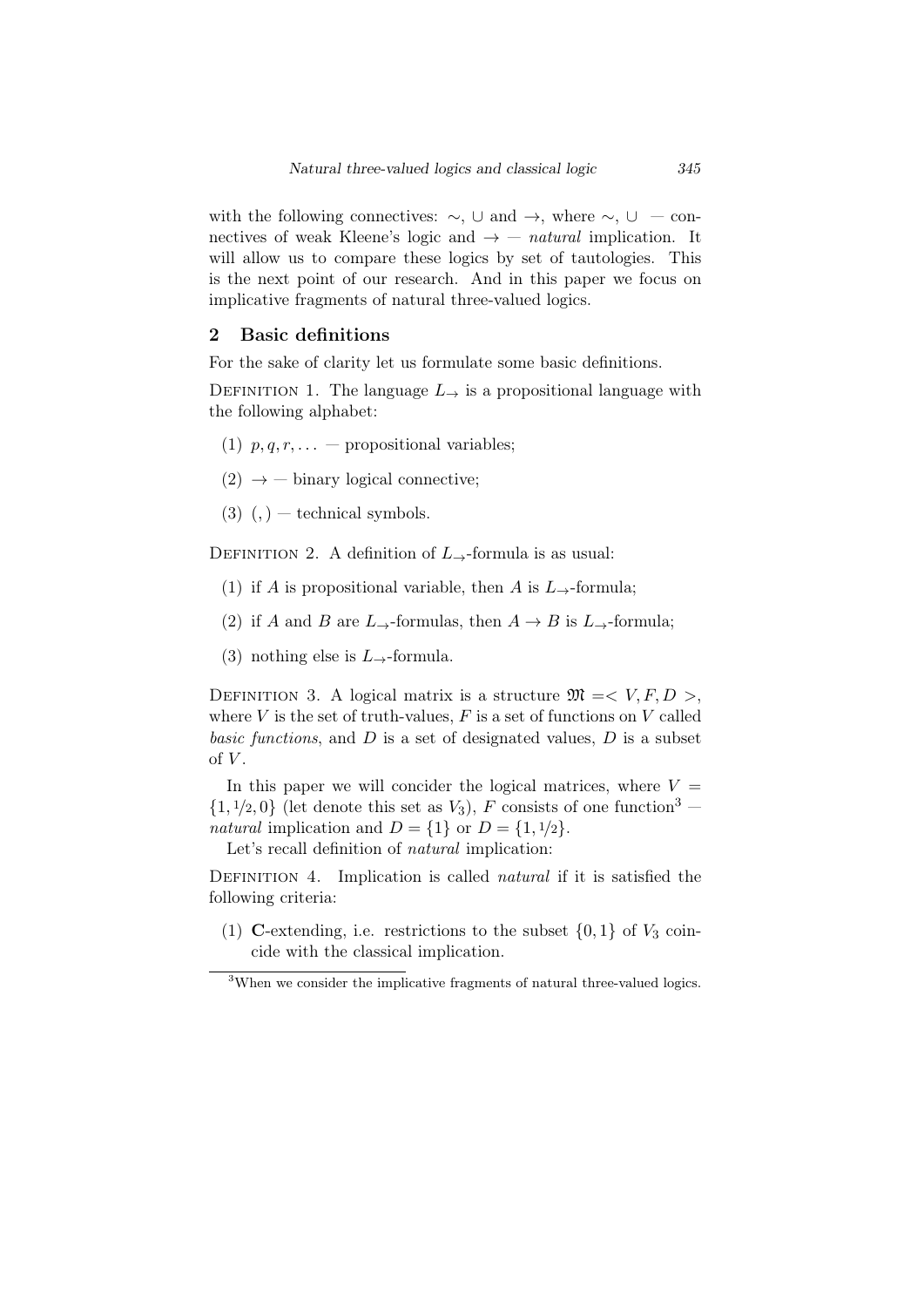#### *346 Natalya E. Tomova*

- (2) If  $p \rightarrow q \in D$  and  $p \in D$ , then  $q \in D$ , i.e. matrices for implication need to be normal in the sense of Lukasiewicz-Tarski (they verify the modus ponens) [2, p. 134].
- (3) Let  $p \leq q$ , then  $p \to q \in D$ .
- (4)  $p \rightarrow q \in V_3$ , in other cases.

According to the definition of *natural* implication, there are 6 implications with  $D = \{1\}$  and 24 implications with  $D = \{1, \frac{1}{2}\}$ (appropriate truth-tables are given in appendix).

DEFINITION 5. A valuation *v* of an arbitrary  $L \rightarrow$ -formula *A* in  $\mathfrak{M}$  (symbolically  $|A|_v^{\mathfrak{M}}$ ) is defined as usual:  $|p|_v^{\mathfrak{M}} \in V_3$ , if  $p$  is a propositional variable; if *A* and *B* are  $L_{\rightarrow}$ -formulas, and  $\rightarrow$  is basic function in  $\mathfrak{M}$ , then  $|A \to B|_v^{\mathfrak{M}} = |A|_v^{\mathfrak{M}} \to |B|_v^{\mathfrak{M}}.$ <sup>4</sup>

DEFINITION 6. An arbitrary  $L_{\rightarrow}$ -formula *A* is a *tautologie* in  $\mathfrak{M}$  iff  $|A|_v^{\mathfrak{M}}$  ∈ *D* for all valuation *v* in  $\mathfrak{M}$ .

# 3 Implicative fragments of natural three-valued logics

Let consider the following matrices which corespond to the implicative fragments of natural three-valued logics:

$$
\begin{aligned} &\mathfrak{M}_{\rightarrow}^{i}=<\{1,1/2,0\},\rightarrow_{i},\{1\}>,\ i\in\{1,2,3,4,5,6\},\\ &\mathfrak{M}_{\rightarrow}^{i}=<\{1,1/2,0\},\rightarrow_{i},\{1,1/2\}>,\ i\in\{7,8,9,10,11,\\ &12,13,14,15,16,17,18,19,20,21,22,23,24,25,26,27,28\},\\ &\mathfrak{M}_{\rightarrow}^{1'}=<\{1,1/2,0\},\rightarrow_{1},\{1,1/2\}>,\\ &\mathfrak{M}_{\rightarrow}^{4'}=<\{1,1/2,0\},\rightarrow_{4},\{1,1/2\}>, \end{aligned}
$$

where matrix operation *→* is defined by appropriate truth-tables of *natural* implications.

The following tautologies express the fundamental properties of implication:

<sup>4</sup>For the clarity we use the same symbols both for language functor (propositional connective) and corresponding matrix function.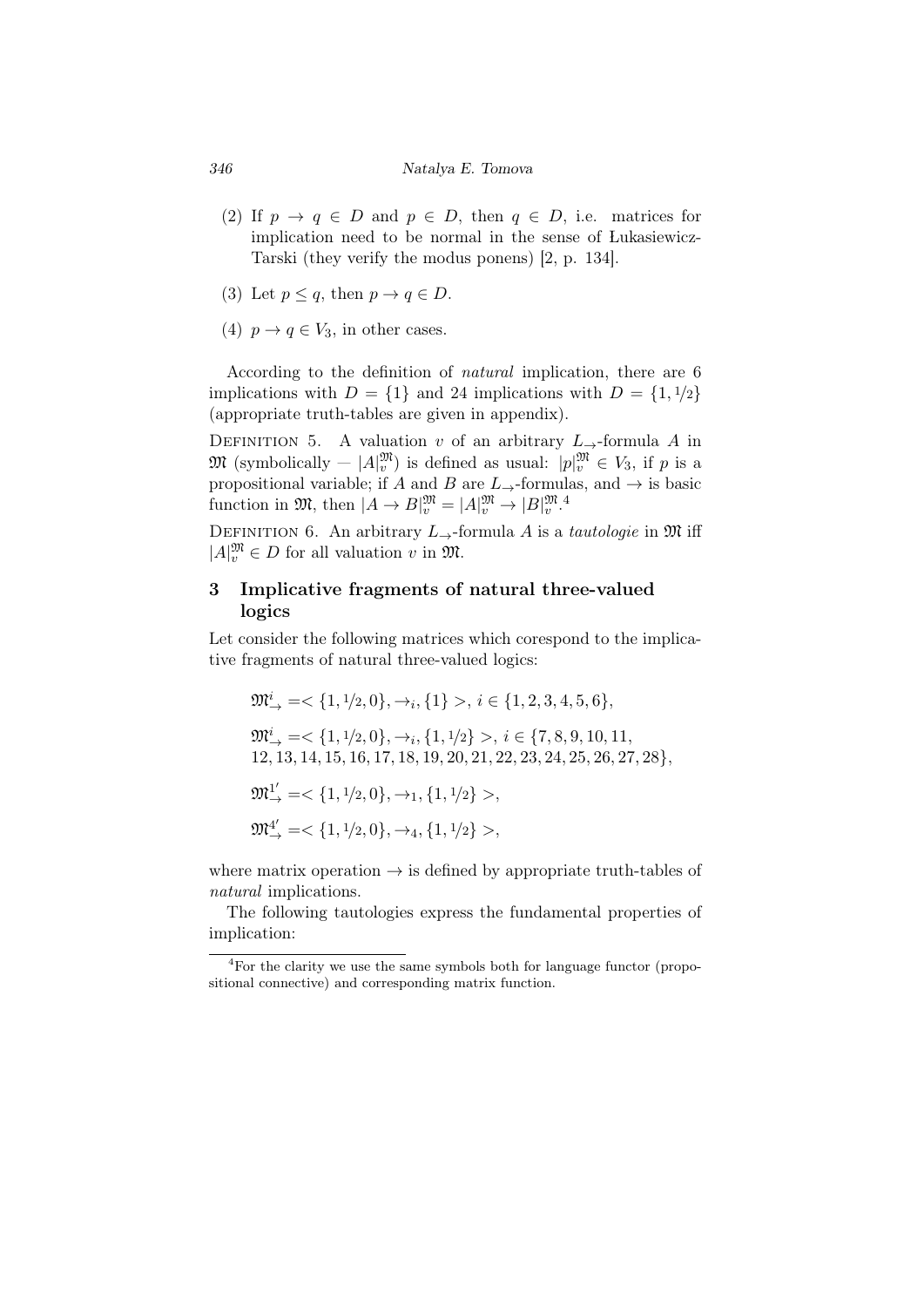$$
K: p \to (q \to p)
$$
  
\n
$$
S: (p \to (q \to r)) \to ((p \to q) \to (p \to r))
$$
  
\n
$$
S': ((p \to q) \to r) \to ((p \to r) \to (q \to r))
$$
  
\n
$$
P: ((p \to q) \to p) \to p
$$
  
\n
$$
W: (p \to (p \to q)) \to (p \to q)
$$
  
\n
$$
C: (p \to (q \to r)) \to (q \to (p \to r))
$$
  
\n
$$
B: (q \to r) \to ((p \to q) \to (p \to r))
$$

And all implicative fragments of natural three-valed logics can be divided into 10 classes according to the fact that implicative formulas are tautologies in corresponding matrices:

|                                                                   | K            | $\overline{S}$ | S'           | $\boldsymbol{P}$ | W            | $\overline{C}$ | $\boldsymbol{B}$ |
|-------------------------------------------------------------------|--------------|----------------|--------------|------------------|--------------|----------------|------------------|
| $\mathfrak{M}^{1'}_{\rightarrow}, \mathfrak{M}^{i}_{\rightarrow}$ |              |                |              |                  |              |                |                  |
| $(i \in \{2, 5, 7, 8, 9, 10, 11, 12, 13$                          | $^+$         | $\pm$          | $^{+}$       | $^{+}$           | $^{+}$       | $^{+}$         |                  |
| 17, 18, 19, 20, 21, 22, 23, 24                                    |              |                |              |                  |              |                |                  |
| $\mathfrak{M}^1_{\rightarrow}$                                    | $^{+}$       | $\, + \,$      | $\pm$        |                  | $\, +$       | $\mathrm{+}$   |                  |
| $\mathfrak{M}_{\rightarrow}^{25}$                                 |              | $^{+}$         | $\mathrm{+}$ |                  | $\mathrm{+}$ | $^{+}$         | $^{+}$           |
| $\mathfrak{M}^3_{\rightarrow}$                                    | $\mathrm{+}$ |                | $^{+}$       |                  |              | $^{+}$         | $^{+}$           |
| $\mathfrak{M}^4_\rightarrow$ , $\mathfrak{M}^{4'}_\rightarrow$    |              | $^{+}$         | $^{+}$       |                  | $^{+}$       |                | $^+$             |
| $\mathfrak{M}_{\rightharpoonup}^{27}$                             |              |                | $^{+}$       | $^{+}$           | $^{+}$       |                |                  |
| $\mathfrak{M}^{26}_{\rightarrow}$                                 |              | $^{+}$         |              |                  | $\mathrm{+}$ |                |                  |
| $\mathfrak{M}^i_{\rightarrow}$ $(i \in \{15, 28\})$               |              |                |              | $^{+}$           | $^{+}$       |                |                  |
| $\mathfrak{M}^6_{\rightarrow}$                                    |              |                | $\,+\,$      |                  |              |                |                  |
| $\mathfrak{M}^i_{\rightarrow}$ $(i \in \{14, 16\})$               |              |                |              |                  |              |                |                  |

So, let us consider the class matrices (corresponding to the first line of table above), in which all given implicative formulas are tautologies. This class consists of 18 matrices: 2 with  $D = \{1\}$  and 16 with  $D = \{1, \frac{1}{2}\}$ . We can prove that all these matrices have the same class of tautologies.

The reasoning is as follows. For example, consider the matrices: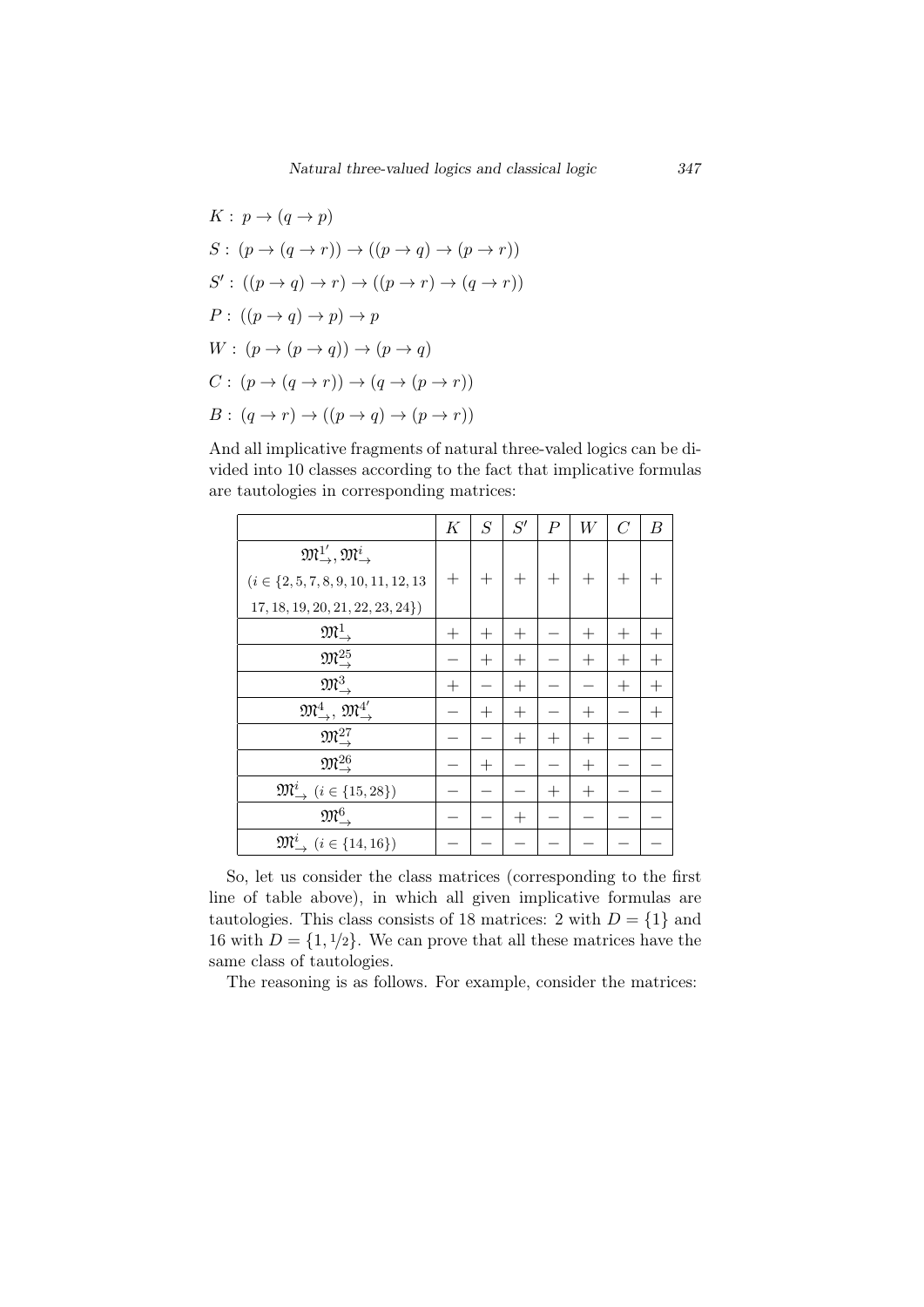*348 Natalya E. Tomova*

$$
\mathfrak{M}^7_{\rightarrow} = <\{1, 1/2, 0\}, \rightarrow_7, \{1, 1/2\} >
$$
  

$$
\mathfrak{M}^{13}_{\rightarrow} = <\{1, 1/2, 0\}, \rightarrow_{13}, \{1, 1/2\} >
$$

To show that these matrices have the same class of tautologies is sufficent to prove the following theorem:

THEOREM 1. For any  $L_{\rightarrow}$ -formula A, for any valuation  $v^5$ .

$$
|A|_v^{\mathfrak{M}^7_{\rightarrow}} = 0 \text{ iff } |A|_v^{\mathfrak{M}^{13}_{\rightarrow}} = 0.
$$

PROOF may be given by induction on the structure of formula A.

*Base case.* Let *A* is a propositional variable, then it is obvious that theorem is true for this case.

*Induction step.* Let us assume that theorem is true for the formulas, that contain less than *n* occurrence of propsitional connectives (*induction hypothesis*). Then it is sufficent to prove, that theorem is true for  $L_{\rightarrow}$ -formula A that contains precisely *n* occurrence of propsitional connectives and graphically identical with formula  $(B \to C)$ , i.e.  $A = (B \to C)$ .

Then, the proof of the theorem reduces to the proof of the following two propositions:

PROPOSITION 1. 
$$
\forall v \forall A : if |A|_v^{\mathfrak{M}^{\mathcal{T}}_{\rightarrow}} = 0
$$
, then  $|A|_v^{\mathfrak{M}^{\mathcal{Y}}_{\rightarrow}} = 0$ .  
PROPOSITION 2.  $\forall v \forall A : if |A|_v^{\mathfrak{M}^{\mathcal{Y}}_{\rightarrow}} = 0$ , then  $|A|_v^{\mathfrak{M}^{\mathcal{T}}_{\rightarrow}} = 0$ .

Let us present the proof of the Proposition 1.

Proof.

| 1. | Let proposition 1 does not hold                                                                                                                          | - assumption                    |
|----|----------------------------------------------------------------------------------------------------------------------------------------------------------|---------------------------------|
| 2. | $\exists v \exists A :  A _v^{\mathfrak{M}^{\mathcal{T}}_{\rightarrow}} = 0$ and $ A _v^{\mathfrak{M}^{\mathfrak{U}^{\mathcal{T}}_{\rightarrow}} \neq 0$ | $-$ from $1$                    |
|    | 3. $ B \to C _{v^*}^{\mathfrak{M}^{\mathcal{I}}}\to 0$ and $ B \to C _{v^*}^{\mathfrak{M}^{13}_{\to}}\neq 0$                                             | $-$ from 2, elimina-            |
|    |                                                                                                                                                          | tion of quantifiers             |
|    | 4. $ B \to C _{\nu^*}^{\mathfrak{M}^7} = 0$                                                                                                              | $-$ from $3$                    |
|    | 5. $ B _{v^*}^{\mathfrak{M}^7} \rightarrow_{7}  C _{v^*}^{\mathfrak{M}^7} = 0$                                                                           | $-$ from 4, def. 5              |
|    | 6. $ B _{n^*}^{\mathfrak{M}^7} \in \{1, 1/2\}$ and $ C _{n^*}^{\mathfrak{M}^7} = 0$                                                                      | - from 5, def. of $\rightarrow$ |
|    |                                                                                                                                                          |                                 |

 $\frac{5}{4}$ As set  $V_3$  in  $\mathfrak{M}^7_\rightarrow$  and in  $\mathfrak{M}^{13}_\rightarrow$  is the same, then it is true that any valuation in  $\mathfrak{M}^7_\rightarrow$  is valuation in  $\mathfrak{M}^{13}_\rightarrow$  and vice versa.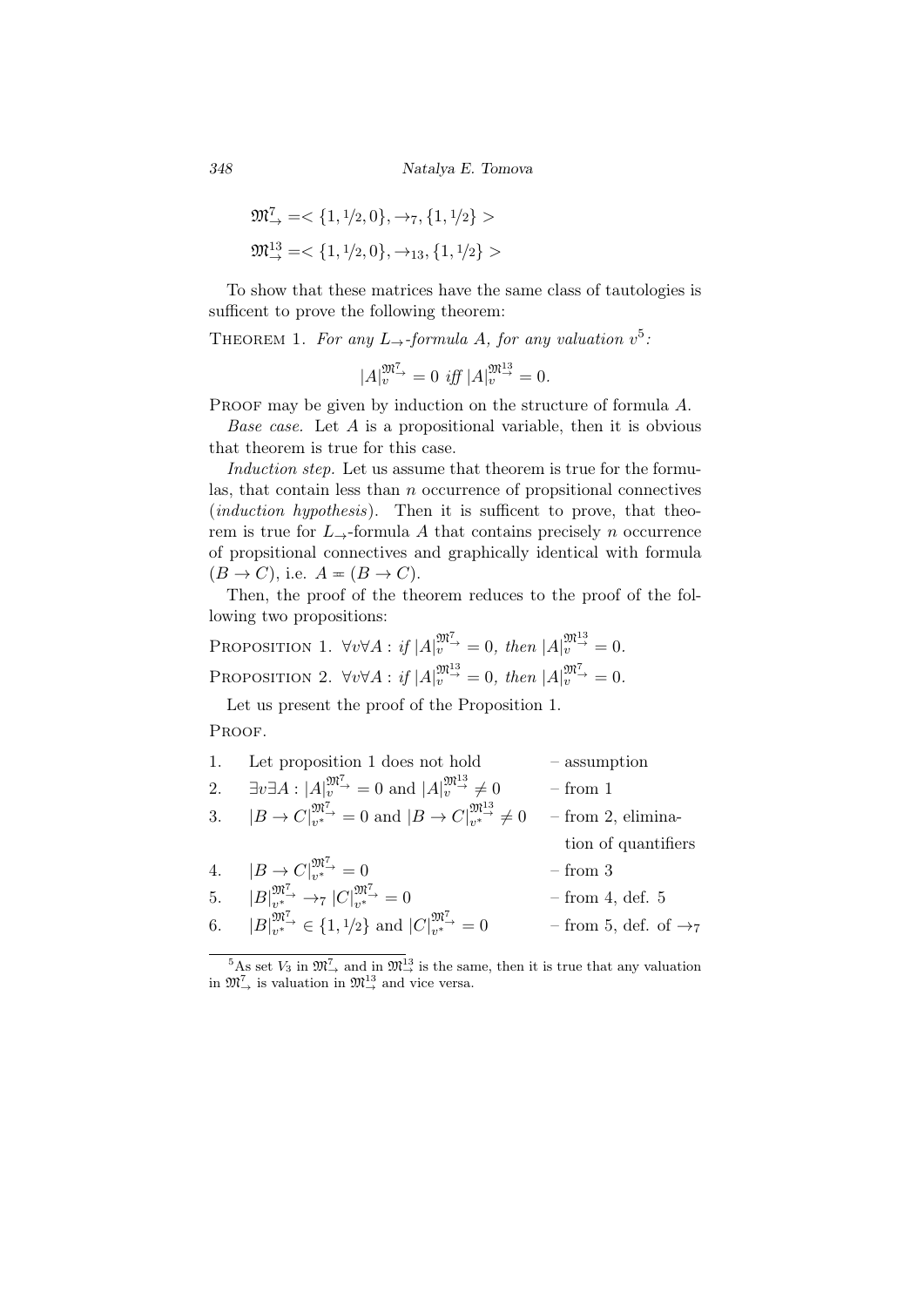|     | 7. $ C _{**}^{\mathfrak{M}^7_{**}}=0$                                                     | $-$ from 6               |
|-----|-------------------------------------------------------------------------------------------|--------------------------|
|     | 8. $ C _{**}^{\mathfrak{M}^{13}_{**}}=0$                                                  | - from 7 by induc-       |
|     |                                                                                           | tion hypothesis          |
|     | 9. $ B \to C _{**}^{\mathfrak{M}_{\to}^{13}} \neq 0$                                      | $-$ from $3$             |
|     | 10. $ B _{v^*}^{\mathfrak{M}^{13}} \rightarrow_{13}  C _{v^*}^{\mathfrak{M}^{13}} \neq 0$ | $-$ from 9               |
|     | 11. $ B _{\alpha*}^{\mathfrak{M}_{\alpha+}^{13}} = 0$                                     | $-$ from 10 and 8,       |
|     |                                                                                           | def. of $\rightarrow$ 13 |
|     | 12. $ B _{**}^{\mathfrak{M}^7_{**}}=0$                                                    | $-$ from 11 by induc-    |
|     |                                                                                           | tion hypothesis          |
|     | 13. $ B _{v^*}^{\mathfrak{M}^7} \in \{1, 1/2\}$                                           | $-$ from 6               |
|     | 14. $ B _{v^*}^{\mathfrak{M}^7} \neq 0$                                                   | $-$ from 13              |
| 15. | Assumption 1. is incorrect                                                                | $-$ from 12 and 14       |
|     | Proposition 1 is proved.                                                                  |                          |

The proof of Proposition 2 is analogous to that of Proposition 1. Thus theorem is proved. **□** 

By using similar methods of reasoning, it is not difficult to prove that all 18 matrices (matrices of the first group) have the same set of tautologies.

Let us investigate these 18 matrices in detail. It is well known that the implicative fragment of classical logic can be characterized deductively by the axioms *K*, *S* and *P* and the inference rule *modus ponens*. From this point of view each of 18 implcative fragments discussed above are the classical ones.

Let us consider natural three-valued logics, which implicative fragments are equivalent to the implicative fragment of classical logic. Corresponding logical matrices are the following:

 $\mathfrak{M}^i = \langle \{1, 1/2, 0\}, \sim, \cup, \rightarrow_i, \{1\} >, i \in \{1, 5\},\}$ 

 $\mathfrak{M}^i = \langle \{1, \frac{1}{2}, 0\}, \sim, \cup, \rightarrow_i, \{1, \frac{1}{2}\} \rangle$ 

*i ∈ {*2*,* 7*,* 8*,* 9*,* 10*,* 11*,* 12*,* 13*,* 17*,* 18*,* 19*,* 20*,* 21*,* 22*,* 23*,* 24*}*,

where *∼*, *∪* are defined like in weak Kleene's logic, appropriate truth-tables for  $\rightarrow_i$  are given in appendix.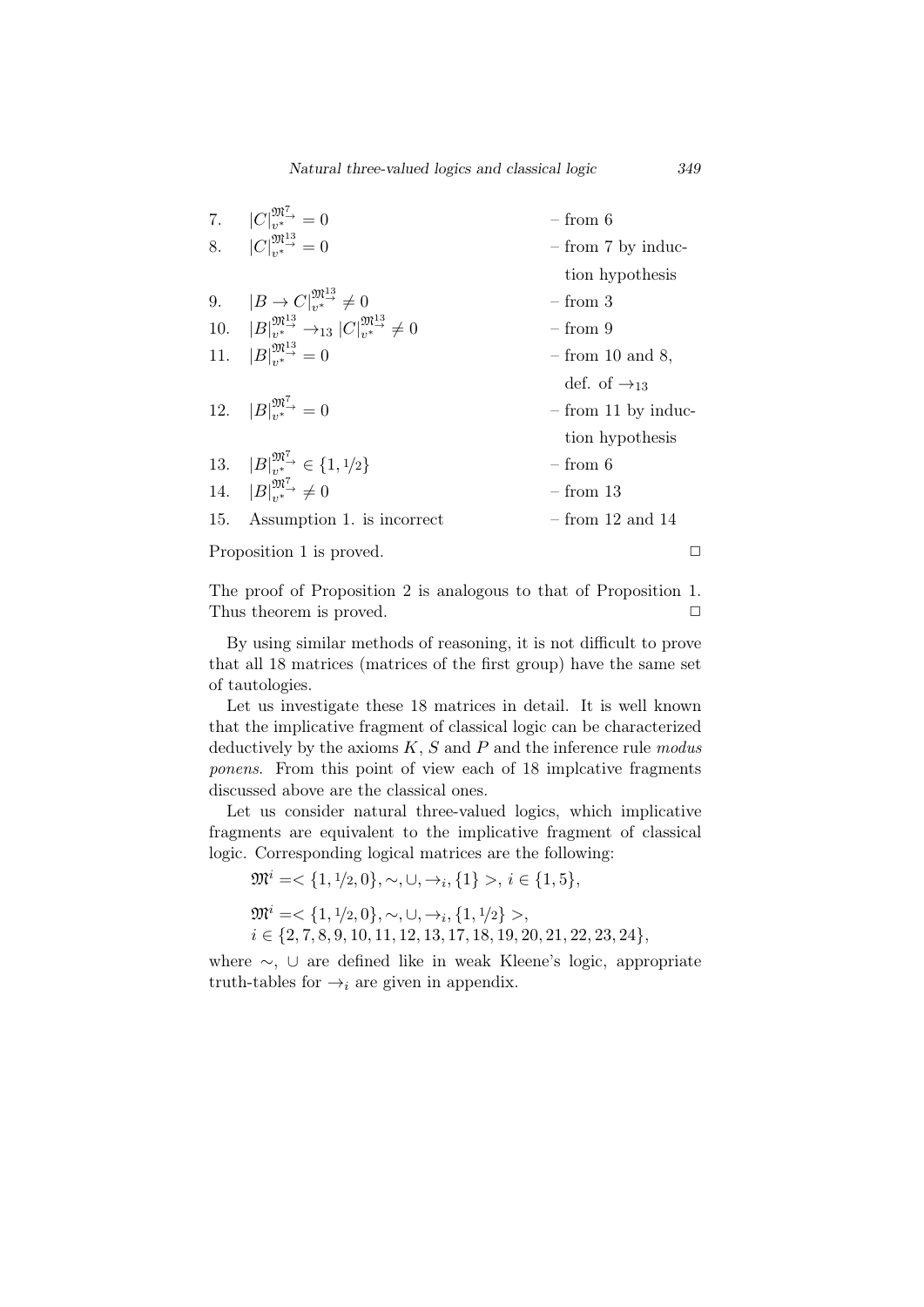From functional point of view, these 18 systems correspond to 7 *basic* logic:

| $L_3$                  | PCont                                    | $\rm B_3$        |                     | T <sup>1</sup>      | $\bf{T}^2$           | $T^3$               |
|------------------------|------------------------------------------|------------------|---------------------|---------------------|----------------------|---------------------|
| $\mathfrak{M}^i$       | $\mathfrak{M}^i$                         | $\mathfrak{M}^i$ | $\mathfrak{M}^{17}$ | $\mathfrak{M}^{23}$ | ${\mathfrak M}^{24}$ | $\mathfrak{M}^{13}$ |
| $(i \in \{1, 2, 8, 9,$ | $(i \in \{18, 19, \mid (i \in \{5, 7\})$ |                  |                     |                     |                      |                     |
| 10, 11, 12             | 20, 21, 22                               |                  |                     |                     |                      |                     |

7 *basic* logics form the following lattice w.r.t. relation of functional inclusion one logic to another:



Let us show that a constant *⊥*, which interpreted as falsehood, is defined by the basic functions of the 10 matrices  $\mathfrak{M}^i$ ,  $(i \in$ *{*1*,* 2*,* 5*,* 7*,* 8*,* 9*,* 10*,* 11*,* 12*,* 13*}*):

$$
\bot = \sim (p \rightarrow_i p), i \in \{1, 2, 5, 7, 8, 9, 10, 11, 12, 13\}.
$$

But as follows from Wajsberg's work [5, § 5] the addition of  $\perp \to p$ to the axiomatization of implicative fragment of classical logic gives the full classical propositional logic. Thus 10 natural three-valued logics, considered above, verify all tautologies of classical propositional logic.

REMARK. In [1, p. 54] by using a computer program it was calculated that there are 18 C-extending isomorphs of classical logic, which verify *modus ponens*. So, it was found that in matirces corresponding to these isomorphs one of the basic functions — implicative function, is defined precisely by the same truth-tables of *natural* implications, as in 18 natural three-valued logics mentioned above.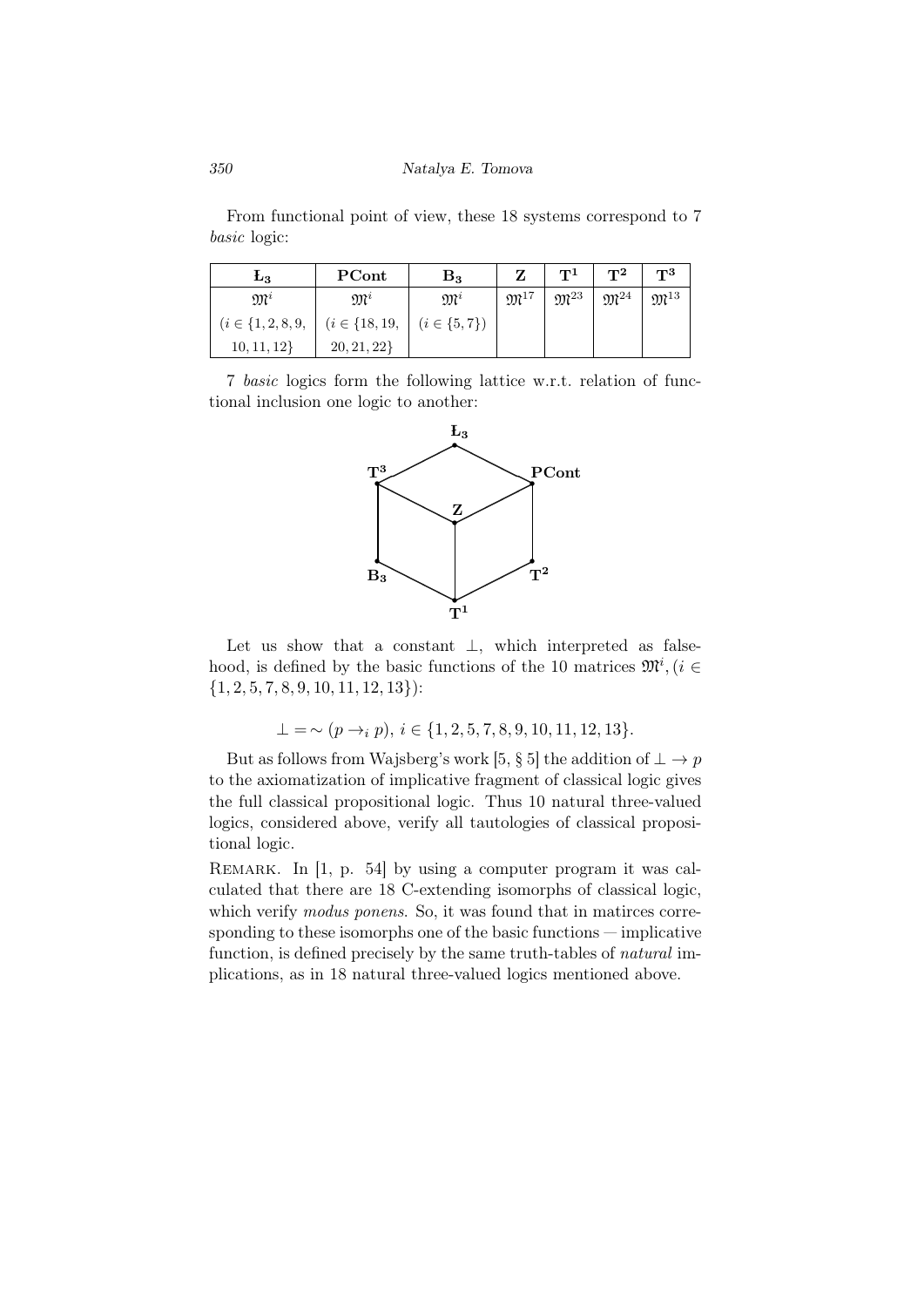# References

- [1] Devyatkin, L., *Three-valued semantics for the classical propositional logic*, Moscow: Institute of Philosophy of RAS, 2011 (in Russian).
- [2] Lukasiewicz, J., and A. Tarski, Investigations into the sentential calculus, in Lukasiewicz J. Selected Works. Amsterdam & Warszawa: North-Holland & PWN. 1970.
- [3] Tomova, N., A lattice of implicative extensions of regular Kleene's logics, *Reports on mathematical logic* 47:173—182, 2012.
- [4] Tomova, N., Implicative extensions of regular Kleene's logics, *Logical Investigations* 16:233—258, 2010 (in Russian).
- [5] WAJSBERG, M., Metalogische Beiträge, *Wiadomości Matematyczne* 43: 131–168, 1937. (English translation: Wajsberg, M., Contribution to metalogic, *Logical works*, Wrocłlaw, 1977, pp. 172-200).

#### Appendix. Truth-tables for *natural* implications

Let us give truth-tables for *natural* implications according to the definition 4.

There are 6 implications with  $D = \{1\}$  and 24 implications with  $D = \{1, \frac{1}{2}\}$ . Note, that 2 paires of implications ( $\rightarrow_1$  and  $\rightarrow_4$  in the proposed list below) are the same with  $D = \{1\}$  and  $D = \{1, \frac{1}{2}\}.$  $D = \{1\}$ 

| $\rightarrow_1$ | 1           | 1/2            | $\theta$         | $\rightarrow_2$  | 1 | 1/2            | $\theta$         | $\rightarrow_3$ | 1 | 1/2      | $\boldsymbol{0}$ |
|-----------------|-------------|----------------|------------------|------------------|---|----------------|------------------|-----------------|---|----------|------------------|
| $\mathbf{1}$    | 1           | 1/2            | $\boldsymbol{0}$ | 1                | 1 | 1/2            | $\boldsymbol{0}$ | 1               | 1 | 1/2      | $\boldsymbol{0}$ |
| 1/2             | 1           | 1              | $\overline{0}$   | 1/2              | 1 | 1              | 1                | 1/2             | 1 | 1        | 1/2              |
| $\theta$        | 1           | 1              | 1                | $\theta$         | 1 | 1              | 1                | $\theta$        | 1 | 1        | 1                |
|                 |             |                |                  |                  |   |                |                  |                 |   |          |                  |
| $\rightarrow_4$ | $\mathbf 1$ | 1/2            | $\theta$         | $\rightarrow_5$  | 1 | 1/2            | $\theta$         | $\rightarrow_6$ | 1 | 1/2      | $\boldsymbol{0}$ |
| $\mathbf{1}$    | 1           | $\overline{0}$ | $\boldsymbol{0}$ | 1                | 1 | $\overline{0}$ | $\theta$         | 1               | 1 | $\theta$ | $\theta$         |
| 1/2             | 1           | 1              | $\theta$         | 1/2              | 1 | 1              | 1                | 1/2             | 1 | 1        | 1/2              |
| $\theta$        | 1           | 1              | 1                | $\boldsymbol{0}$ | 1 | 1              | 1                | $\overline{0}$  | 1 | 1        | 1                |

 $D = \{1, \frac{1}{2}\}$ 

|  |  | $\rightarrow$ 7 1 $\frac{1}{2}$ 0 $\rightarrow$ 8 1 $\frac{1}{2}$ 0 $\rightarrow$ 9 1 $\frac{1}{2}$ 0                                                                                                                                                                                                      |  |  |  |  |
|--|--|------------------------------------------------------------------------------------------------------------------------------------------------------------------------------------------------------------------------------------------------------------------------------------------------------------|--|--|--|--|
|  |  |                                                                                                                                                                                                                                                                                                            |  |  |  |  |
|  |  |                                                                                                                                                                                                                                                                                                            |  |  |  |  |
|  |  | $\begin{array}{c cccc} 1 & 1 & 1 & 0 \\ 1/2 & 1 & 1 & 0 \\ 0 & 1 & 1 & 1 \\ \end{array} \hspace{1.5cm} \begin{array}{ cccc } 1 & 1 & 1 & 0 \\ 1/2 & 1/2 & 1 & 0 \\ 0 & 1 & 1 & 1 \\ \end{array} \hspace{1.5cm} \begin{array}{ cccc } 1 & 1 & 1 & 0 \\ 1/2 & 1/2 & 1 & 0 \\ 0 & 1 & 1 & 1/2 \\ \end{array}$ |  |  |  |  |